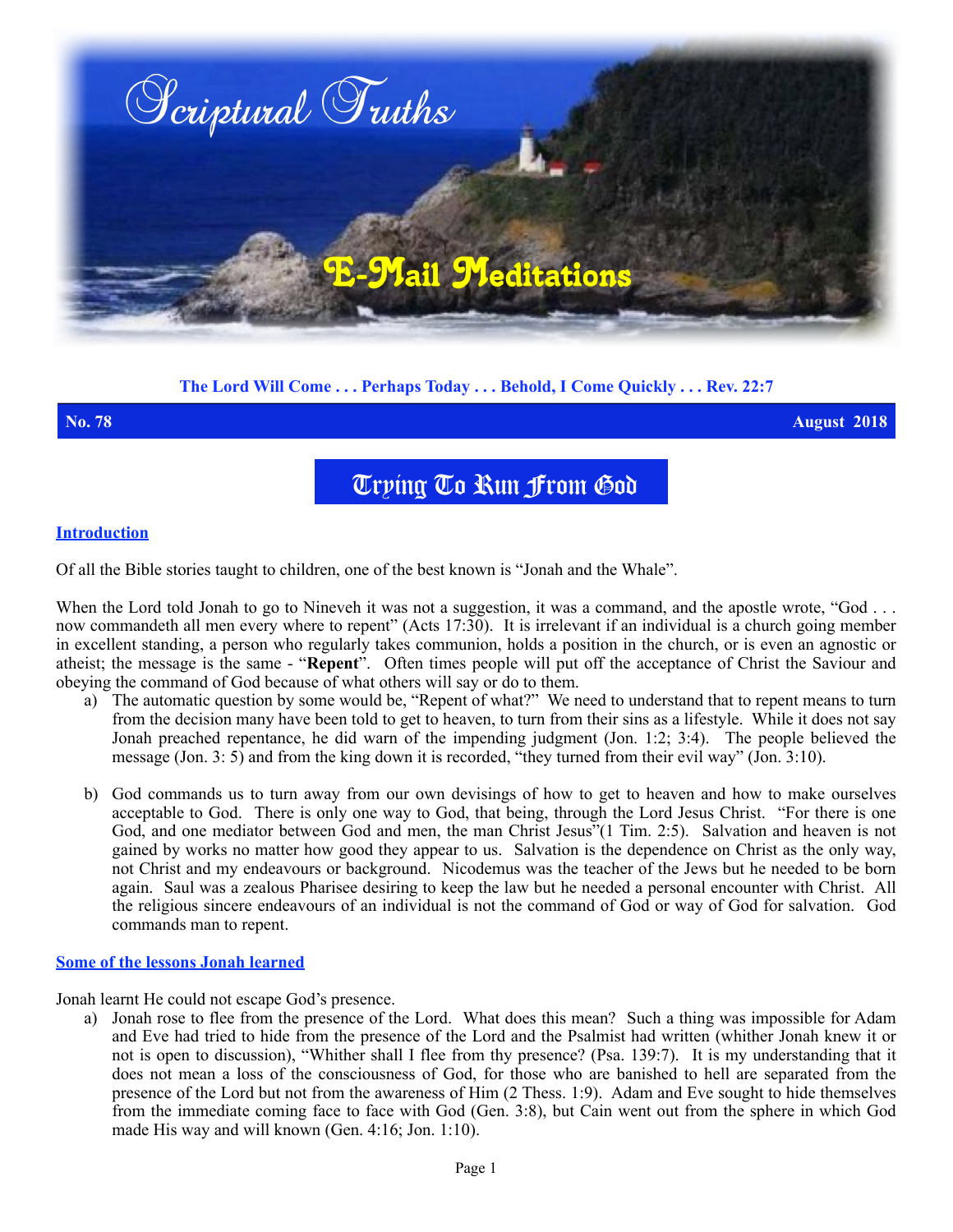- b) I can recount three occasions which I have known of people who have gone out from the presence of the Lord, that is, the sphere of God's admonitions and pleadings.
	- i) Recently a very good friend of mine died, and at his memorial the individual conducting the service said, "We will now present the gospel" and immediately three people got up and went out.
	- ii) I then think of one young man, he was about mid twenties and hooked on drugs. I sat with him and not only spoke the words of the gospel but pleaded for him to accept Christ. He went out and three weeks later died from an over dose.
	- iii) I sat with a dying man in a hospital room, pleaded with him to accept the gospel of God's forgiving grace, but the last words he said to me were, "I'll think about it". At that moment he went out from the sphere of blessing and within a few days died in his sins.

All these people went out from the presence of the Lord. I have seen people deeply moved by the subject of the gospel and whither it was by the constraining attraction of God's wondrous love or the fear of eternal hell, they were concerned about meeting God. Then they made a decision, they got up and went out of the sphere where God was communicating with them.

# **The somber warnings of the Lord**

In reading the gospels of Matthew, Mark and Luke, the almost identical words of the Lord are repeated six times. He said:

- a) "Verily I say unto you, It shall be more tolerable for the land of Sodom and Gomorrha in the day of judgment, than for that city." (Matt. 10:15, Mk. 6:11; Lk. 10:12).
- b) Then it becomes personalised for he said, "But I say unto you, It shall be more tolerable for Tyre and Sidon at the day of judgment, than for you/thee" (Matt. 11:22, 24; Lk. 10:14).

What exactly did the Lord mean by the statement, "It shall be more tolerable for Tyre, Gomorrha, Sidon than for you?" He was speaking to the religious rulers and people of Jerusalem, but they had deliberately rejected all the evidences, circumstantial and Biblical, of who He was, attributing His works to Satan. These were not pagans who knew nothing of the ways of God. For some 1500 years they had known His law and how to approach God. They had His temple, His oracles and sacrifices, yet refused to believe in who He was. The people of Tyre, Sodom and Gomorrha had none of these blessings, they were idolators and heathen and it would not have been righteous of God to punish them and the Jews as equals. Increased knowledge means increased responsibility which results in increased judgment.

a) When an individual stands before the Great White Throne, three times it is recorded that they will be judged "According to their works" (Rev. 2:23; 20:12, 13). One of the matters we forget is that there are two sorts of sins, those by omission, that is failing to do what we ought to do, and sins by commission, those which we do and ought not. However, the primary work is, "This is the work of God, that ye believe on him whom he hath sent" (Jn. 6:29). It is the work of believing God and what he says about the sinner-ship of the individual, Christ and His work at Calvary. Then they will be judged according to the knowledge the individual had, the opportunities they had for accepting salvation, the degree of understanding they possessed. The individual who had multiple opportunities to accept Christ but rejected His salvation will suffer in a more severe Hell than the individual who did not have the same opportunities.

# **The decision they were to make**

The Ninevites had to make a decision. Will they listen to the message of impending judgment of God on them personally or ignore it, being taken up with trying to fill life with new things, better things etc., and all the time ignoring the daily and momentary approaching judgement of God? What did the Ninevites do, what ought anyone unsaved from the executing of God's judgement do? The people of Nineveh repented in sincerity and God had mercy upon them.

Today the offer of salvation is open to all humanity. None can ever say there was no salvation provided for me. The fallacy that everyone ultimately goes to heaven is a lie of the Devil and tragically many only find that out too late. God warned them of approaching judgment. That which Jonah preached was not a threat but a promise. Judgment was only forty days away (Jon. 3:4). It is of note that the mention of "forty days" for repenting only came after Jonah's second commission (Jon. 3:1-4). Had he, by not going and preaching when first sent, would have hindered others from hearing the message and repenting? Had they not listened and obeyed the preaching of Jonah, they would have perished in their sins and forever been under the judgement and wrath of God. The question that must be asked is, "What will you do with the Lord's command and offer of salvation?" It's an acceptance of Christ as Saviour without any works of my own, or the rejection of Him and forever languish in the darkness and fire of eternal Hell. The decision is totally one of free choice for if an individual spends eternity in Heaven, it is not by works of their own, but if they end languishing in hell for all eternity, it was their own choice.